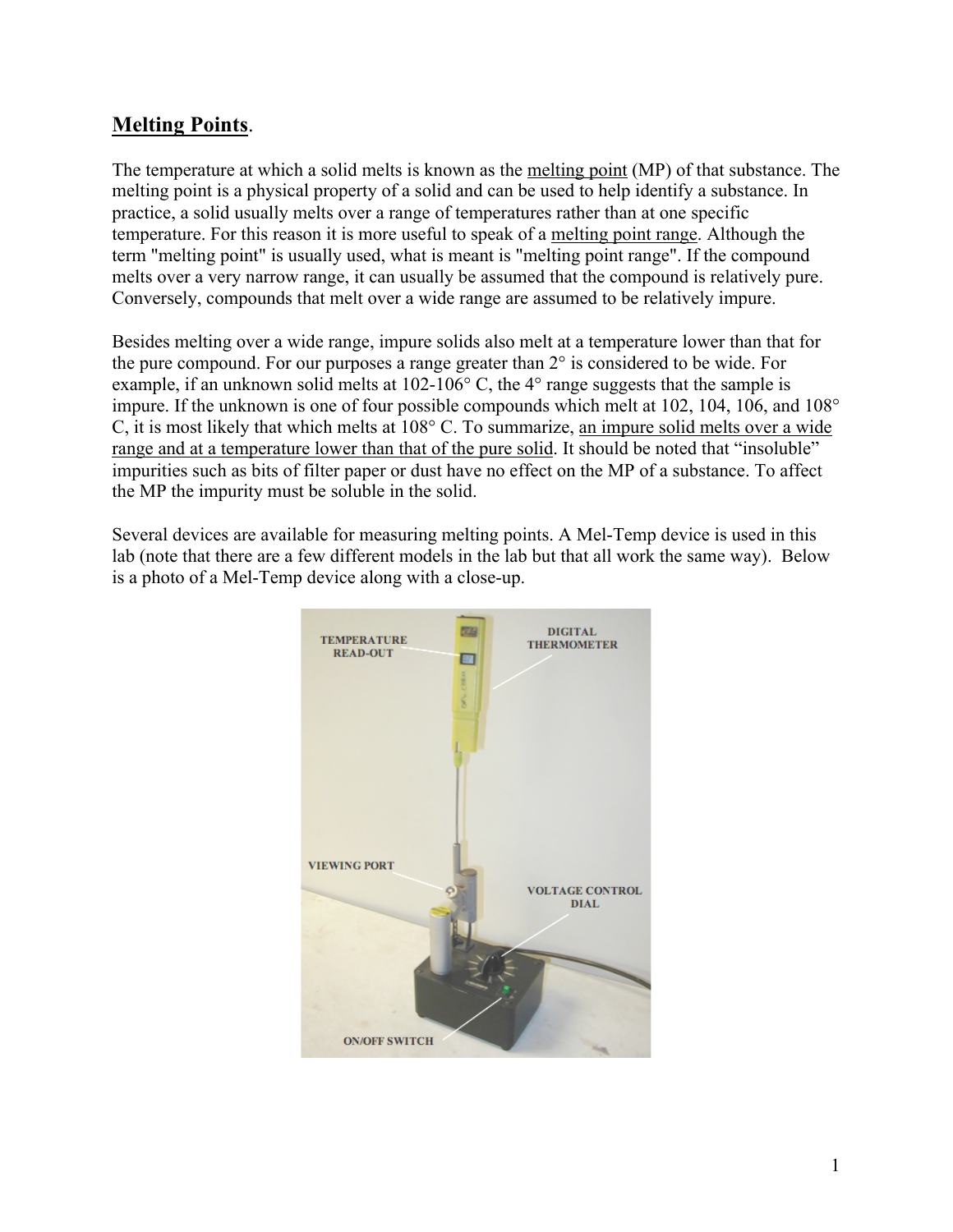

Sample is added to a small glass capillary tube, which is closed at one end. It is important to use as small amount of sample as possible so that sufficient heat is present to melt the sample rapidly. The temperature of the sample is measured with a digital thermometer. The sample is heated slowly as the temperature approaches the MP, while the sample is carefully observed. The temperature at which the first drop of liquid is observed is recorded as the beginning of the melting point range. The temperature at which all solid has melted is recorded as the end of the melting point range. Upon heating, the solid may expand and move slightly in the tube. This movement should not be interpreted as the beginning of the MP range. The melting point (MP) is recorded in the lab notebook as, for example, MP (compound A) 102.5-104.0° C.

To determine the MP of an unknown solid, to save time, an approximate MP is first determined by heating the sample fairly rapidly. Once the approximate MP is known, a more careful determination is made on a fresh sample. Note that once a sample has been melted, it may have decomposed slightly. Contamination with decomposition product will change the MP of the sample, so a fresh sample must always be used for each determination.

The effect of impurities on the MP can actually be used to help identify a compound. For example if an unknown solid is known to be one of two possible known compounds, both having the same MP, the unknown can be mixed with one of the known compounds and a MP taken of the mixture. If the MP range is lowered and widened, it means that the two are different compounds. If the MP stays the same it means that the two compounds are likely identical. This technique is known as a mixed melting point determination.

To summarize, melting points can provide information about the identity and the purity of a solid sample.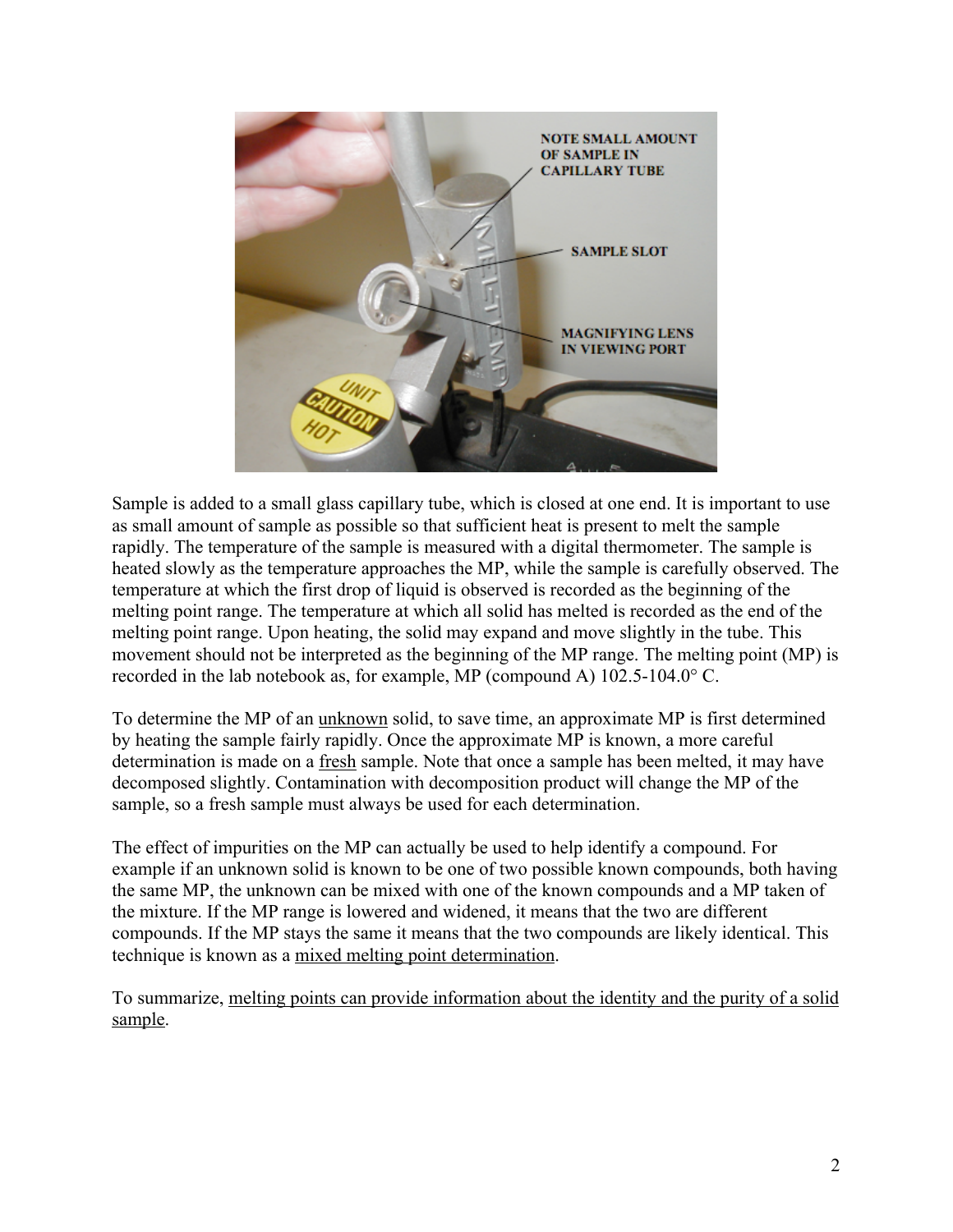### **Procedure**. (rev 7/09)

During Weeks 2 and 3 of lab, you will do two experiments - Cyclohexene and Melting Points (MPs). Because of a limited number of melting point devices and gas chromatographs, one half of the class will do Cyclohexene during the 2nd week and the other half will do MPs. During Week 3, you will switch and do the experiment that you did not do during Week 2. **The experiment that you will do during Week 2 will be posted on the web**. Be sure to prepare for the correct experiment. The Cyclohexene experiment is described in a separate handout.

The purpose of the Melting Point experiment is to learn to determine melting points (MPs) accurately. This is an important technique that will be used in many of the experiments in the organic lab. Always record a MP range - the temperature at which the first drop of liquid appears, to the temperature at which all sample has melted. Be sure to distinguish between melting and movement of the solid due to expansion. The MP range begins when the first tiny drop of liquid is observed. Remember that an impure sample melts over a wide range and at a temperature lower than that of the pure material. For the purposes of this course, a compound with a MP range of  $2^{\circ}$ C or less will be considered to be sufficiently pure.

A movie showing use of a Mel-Temp device is linked on the course website. Viewing this will help you prepare for the experiment.

Filling the capillary tube: Adding sample is accomplished by pushing the open end of the capillary down into the powdered sample, then tapping the sample down into the closed end of the capillary tube by dropping the tube, closed end first, down into a 2' length of glass tubing so the sample bounces and allows the solid to pack into the closed end. This can also be done by tapping the closed end gently on the desktop but care must be taken to not break the fragile tube. The height of sample in the capillary should be about 2-3 mm (thickness of two 25 cent coins). Too much sample will result in poor results.

Using the Mel-Temp device. Three capillaries can be heated at the same time although when learning to use the apparatus it is less confusing to do one at a time. Heating is accomplished by adjusting the voltage control - note that the settings are not temperature settings. Settings are given either in volts or in units of 0 to 10, where 0 means zero voltage and 10 means full voltage. A higher setting results in a faster rate of heating. Start at a low setting, observe the temperature for several minutes to get a feel for use of the apparatus, then adjust the setting so that the temperature rises at a reasonable rate to about 10° below the expected MP range. (reasonable rate = rapidly enough so that time is not wasted but slowly enough so that the temperature does not increase past the expected MP range) The setting is then adjusted to achieve the desired temperature rise of 1°/minute near the MP of the sample. Note the settings and temperatures for future reference. A lag time exists between changing the voltage and observing a temperature change on the thermometer. When a voltage change is made therefore, allow time for the temperature to equilibrate. Note that the digital thermometers used here are accurate only to about  $\pm 2^{\circ}$  C. **Caution**: the heating block in which the thermometer and sample tube reside gets very hot! **WHEN FINISHED USING A MEL-TEMP, ALWAYS TURN THE VOLTAGE TO ZERO, TURN THE SWITCH TO OFF, AND TURN THE DIGITAL THERMOMETER OFF.**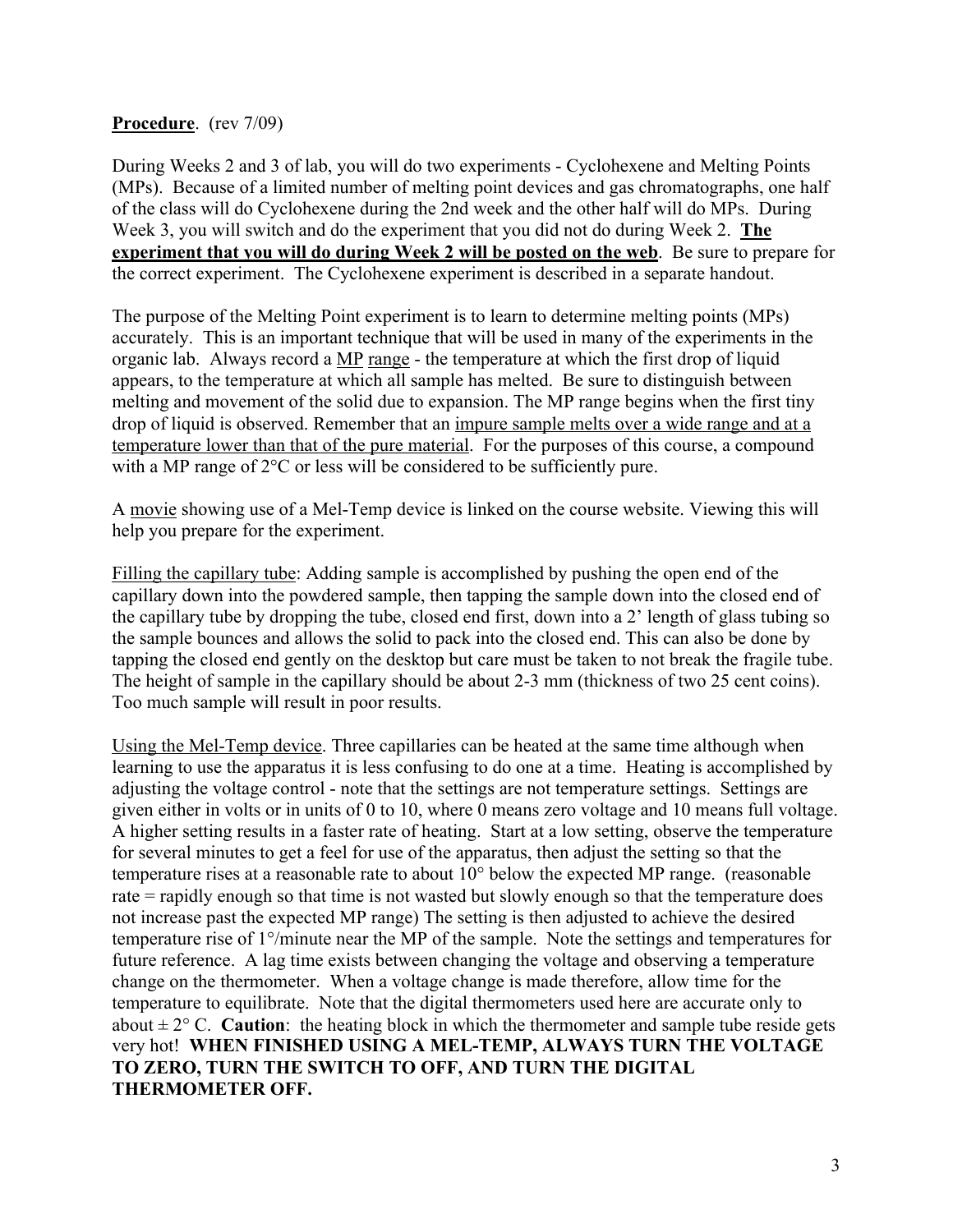(1.) Knowns. Determine the MPs of naphthalene, urea, and sulfanilamide. Note that the MPs of samples used in the lab may differ slightly from those given in a handbook. Therefore, use the MP values given below. Samples will be dispensed in labeled crystal dishes on the side bench. Do not move the dishes. Fill the capillaries right there. Determine the MPs of these known compounds in order of increasing MP. This will obviate the need to allow the apparatus to cool between determinations. The values that you find should agree well with those listed and the range should be narrow. If you find a wide range  $($  > about  $2^{\circ})$  or a value different from that expected (within  $\pm 2^{\circ}$  - remember that the thermometers used here are good only to about  $\pm 2^{\circ}$ C), do a second determination on a fresh sample. It is important to use a small sample and to raise the temperature very slowly (about 1°C/minute) when you are near the MP of the sample. If a MP must be redetermined always use a fresh sample - once a sample has melted, you must assume that it may have decomposed, and therefore become contaminated with impurities, causing the MP to become depressed and the range widened. Never dispose of used capillaries or any glass in the regular trash. The person who empties the trash could be injured by broken glass. Place the used capillaries in the dishes provided. ALWAYS turn the device and digital thermometer off when finished.



(2.) Determine the MP of an unknown compound. Your TA will assign an unknown to you. To save time, when you determine the MP of an unknown sample, first find an approximate MP by raising the temperature much more rapidly than you normally would to get the approximate MP, and then redo it using a fresh sample, raising the temperature at about 1°C/minute when you get near the MP. Using the MP, identify the compound. (List of possible compounds posted at end of this handout.)

## **BEFORE LEAVING THE LAB: TURN THE VOLTAGE ON THE MEL-TEMP TO ZERO, TURN THE SWITCH TO OFF, AND TURN THE DIGITAL THERMOMETER OFF. Clean up your work area, lock up and ask your TA for her or his signature.**

**WASTE DISPOSAL**: Place used MP capillary tubes in the evaporating dishes on the side benches. Never place any glass into the trash. The custodian could become injured with broken glass.

**SAFETY**: The heating device can become very HOT. Burned tissue caused by hot surfaces or flames should be immediately placed under cold tap water and as soon as possible into ice/water. This will minimize the pain and tissue damage. Keep all lab chemicals off of your skin.